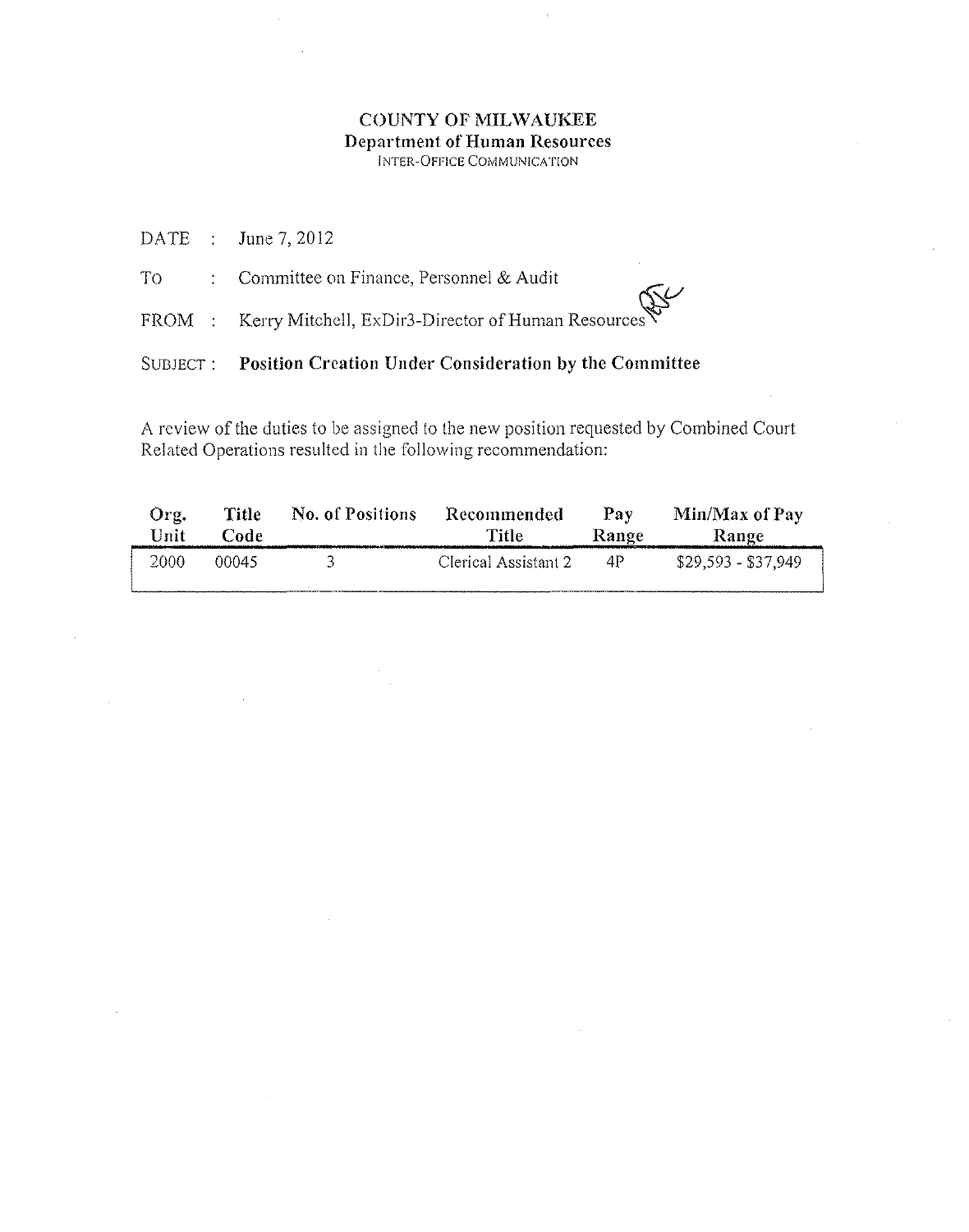|  | DATE : June 7, 2012                                              |
|--|------------------------------------------------------------------|
|  | To :: Committee on Finance, Personnel & Audit                    |
|  | FROM : Kerry Mitchell, ExDir3-Director of Human Resources        |
|  | SUBJECT : Position Creation Under Consideration by the Committee |

| $O12$ .<br>Unit | <b>Title</b><br>Code | No. of Positions | Recommended<br>Title: | Pay             | Min/Max of Pay<br>Range Range |
|-----------------|----------------------|------------------|-----------------------|-----------------|-------------------------------|
| 2000            | 04041                |                  | Fiscal Assistant 2    | $\overline{4P}$ | $$29,593 - $37,949$           |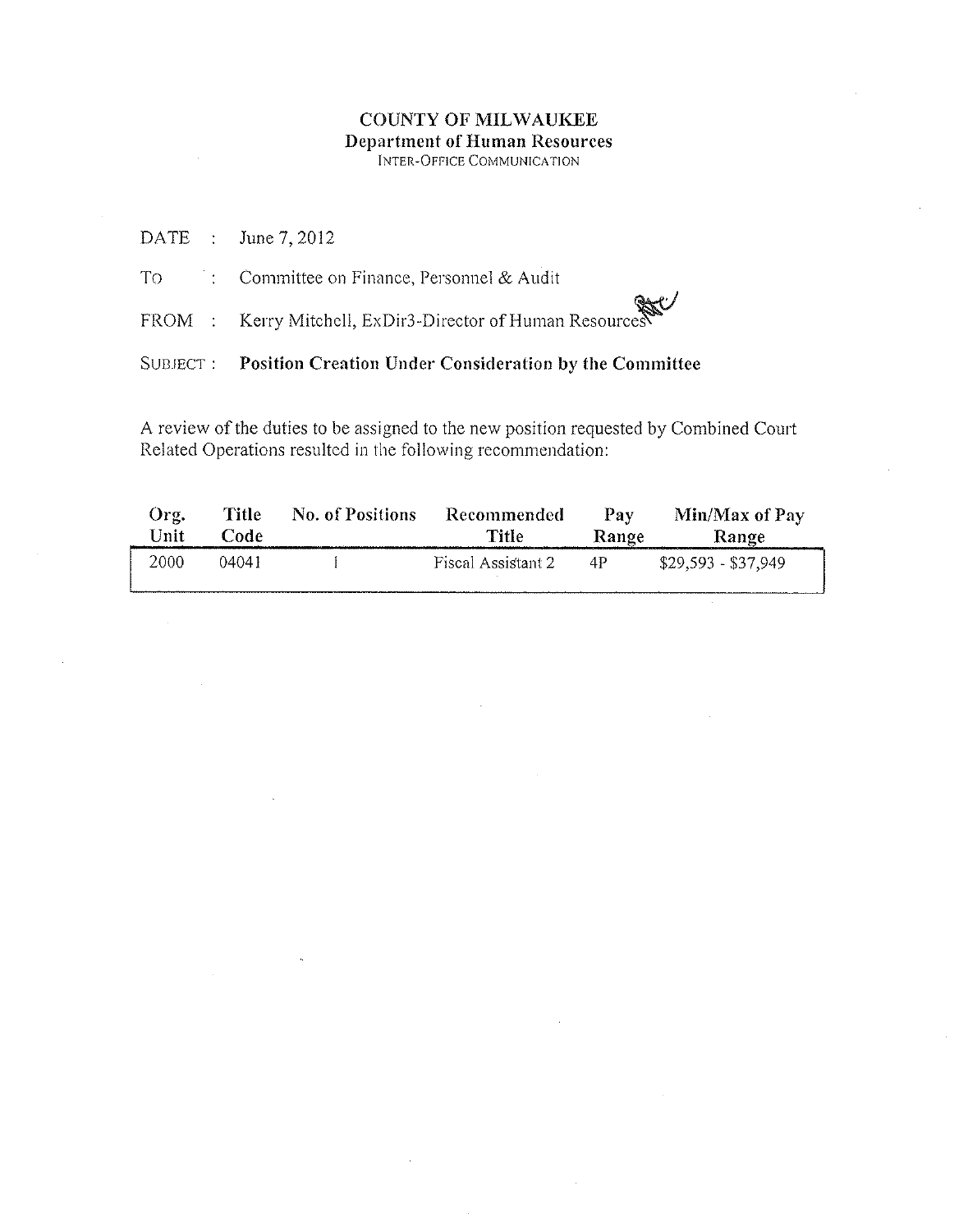|                                                                                                                                                                                                                                | SUBJECT: Position Creation Under Consideration by the Committee |
|--------------------------------------------------------------------------------------------------------------------------------------------------------------------------------------------------------------------------------|-----------------------------------------------------------------|
|                                                                                                                                                                                                                                | FROM : Kerry Mitchell, ExDir3-Director of Human Resources       |
| To the state of the state of the state of the state of the state of the state of the state of the state of the state of the state of the state of the state of the state of the state of the state of the state of the state o | : Committee on Finance, Personnel $&$ Audit                     |
|                                                                                                                                                                                                                                | DATE : June 7, 2012                                             |

| Org.       | Title | No. of Positions | Recommended  | Pay   | Min/Max of Pay      |
|------------|-------|------------------|--------------|-------|---------------------|
| Unit       | Code  |                  | Title        | Range | Range               |
| 2000 04100 |       |                  | Accountant 1 | -14   | \$34,847 - \$39,068 |